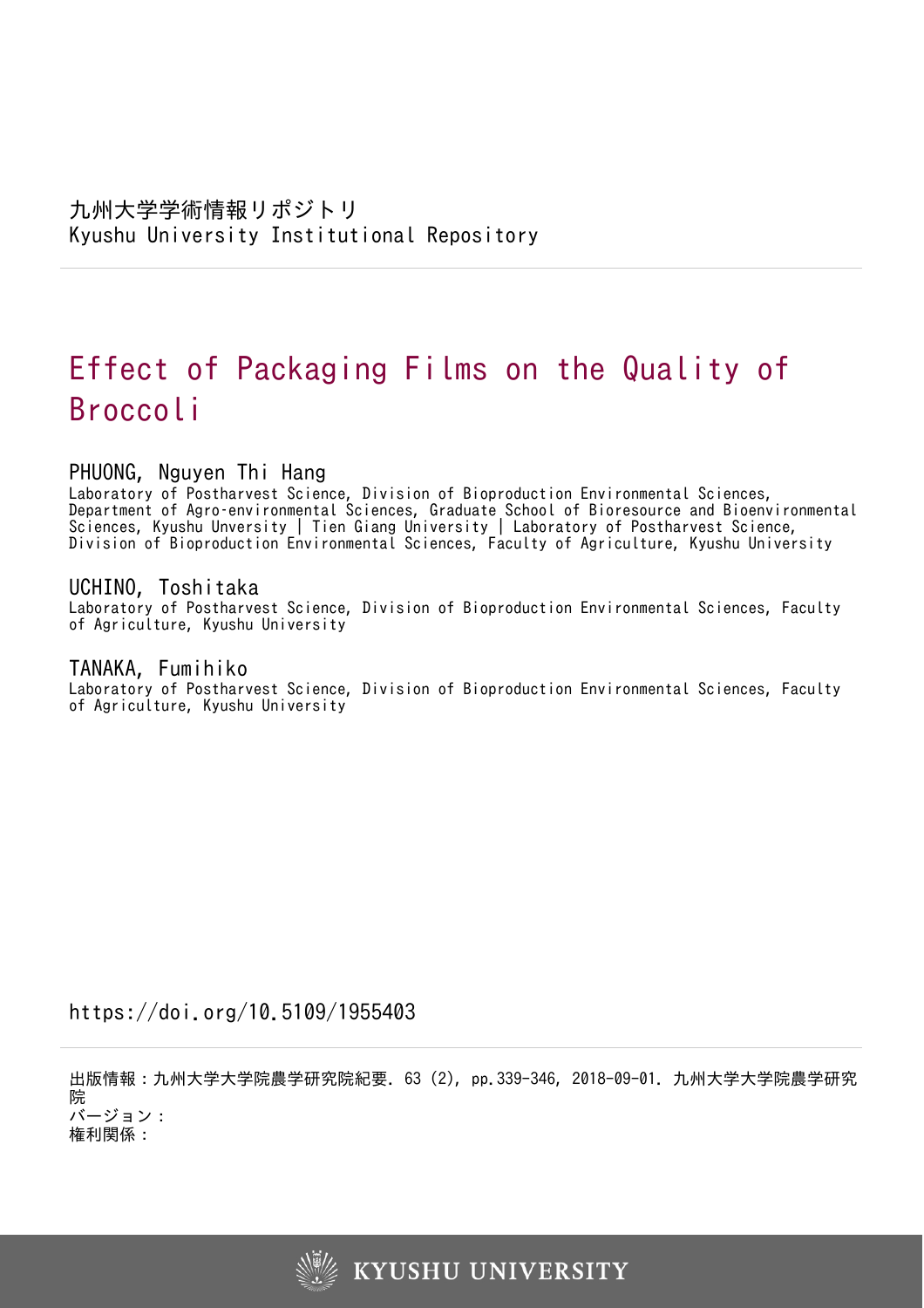# **Effect of Packaging Films on the Quality of Broccoli**

# Nguyen Thi Hang PHUONG<sup>1,2</sup>, Toshitaka UCHINO and Fumihiko TANAKA\*

Laboratory of Postharvest Science, Division of Bioproduction Environmental Sciences, Faculty of Agriculture, Kyushu University, Fukuoka 812–8581, Japan (*Received May 1, 2018 and accepted May 8, 2018*)

Broccoli (*Brassica oleracea* L., cv. Keirin) is a highly perishable produce and its postharvest life and quality greatly depend on storage conditions, such as temperature, atmosphere composition, relative humidity and packaging films. The effect of modified atmosphere packaging (MAP) on the quality of broccoli heads was investigated in the present study. Broccoli was packaged with four different types of films: polypropylene (PP), micro–perforated polypropylene (PP hole), oriented polypropylene (OPP) and low density polyethylene (LDPE), and then stored at 15ºC for 13 days to study the effects of modified atmosphere packaging (MAP) on the maintenance of quality and functional properties by comparison with non–packaged broccoli as a control. Results indicated that deterioration occurred quickly in the control broccoli due to a relatively high rate of metabolism and a consequent high respiration rate and ethylene production, manifested mainly by weight loss, yellowing and chlorophyll degradation. Also, a rapid decrease in ascorbic acid and total phenolic concentration was observed. Conversely, in those broccoli packaged under MAP, especially for LDPE, all changes related with loss of quality were significantly reduced and delayed with time. Moreover, levels of total carotenoids and total phenolic compounds remained during the whole period. Thus, broccoli packaged with LDPE film had prolonged storability up to 10 days at 15ºC with high quality, this period being only 4 days in control broccoli.

**Key words**: broccoli, MAP, LDPE, quality, package

#### INTRODUCTION

Broccoli contains a high level of bioactive compounds, such as ascorbic acid, total phenolic compounds, total carotenoids. Freshly harvested broccoli, however, deteriorates and senesces rapidly after harvest when left at ambient temperatures because of its high respiration rate. Controlling the respiration of broccoli is very important for delaying senescence as indicated by, for example, the softening and yellowing of the florets and leaves. Wrapping broccoli with appropriate plastic films, which generate a modified atmosphere (MAP), may be a good tool to maintain broccoli quality. MAP is a technique for controlling internal atmosphere, taking into account the natural process of respiration of the commodity and the gas permeability of the package that holds the product. The combination of both processes leads to an increase of  $CO<sub>2</sub>$  and a reduction of  $O<sub>2</sub>$ . However, the choice of film is a key factor in order to obtain optimum modification of the atmosphere and to avoid extremely low levels of  $O<sub>2</sub>$  and high levels of  $CO<sub>2</sub>$ , which could induce anaerobic metabolism with possibility of off–flavor generation, and the risk of anaerobic microorganism proliferation (Beaudry, 2000; Lange, 2000; Watkins, 2000). For broccoli, the use of MAP is to reduce the respiration rate, maintains sensory attributes and increases the shelf life (Barth *et al*., 1993; Gillies *et al*., 1997; Toivonen and

\* Corresponding authors (E–mail: fumit@bpes.kyushu–u.ac.jp)

DeEll, 2001; Jones *et al*., 2006; Rangkadilok *et al*., 2002; Serrano *et al*., 2006). However, the literature about the changes in functional properties during cold storage is scarce, and especially how it is affected by MAP.

In this work, the effects of different modified atmospheres by using four distinct types of films on the change in several parameters related to broccoli quality and its functional properties were studied during 13 days at 15ºC. The MAP were performed with polypropylene (PP), micro–perforated polypropylene (PP hole), oriented polypropylene (OPP) and low density polyethylene (LDPE), while non–wrapping broccoli were used as a control to study the quality deterioration process by measuring headspace gas concentration, color change, weight loss, respiration rate, ethylene production, contents of ascorbic acid, chlorophylls, total carotenoids and total phenolic compounds.

#### MATERIALS AND METHODS

#### **Plant material**

Fresh broccoli (*Brassica oleracea* L., cv. Keirin) was harvested from farm in Fukuoka, Japan, placed in a cardboard box, precooled at 3ºC in 3 h and transported to the laboratory within 1h. Broccoli heads were sorted on arrival to select only undamaged broccoli of uniform green color for use in experiments.

#### **Sample preparation**

Broccoli heads were wrapped with four different types of films at the same thickness and the same size  $(20 \,\mu\text{m}$  and  $23 \text{ cm} \times 30 \text{ cm}$ , respectively): polypropylene (PP), micro–perforated polypropylene (PP hole), oriented polypropylene (OPP) and low density polyethyl-

<sup>&</sup>lt;sup>1</sup> Laboratory of Postharvest Science, Division of Bioproduction Environmental Sciences, Department of Agro–environmental Sciences, Graduate School of Bioresource and Bioenvironmental Sciences, Kyushu Unversity

<sup>2</sup> Tien Giang University, 119 Ap Bac, My Tho, Tien Giang, Vietna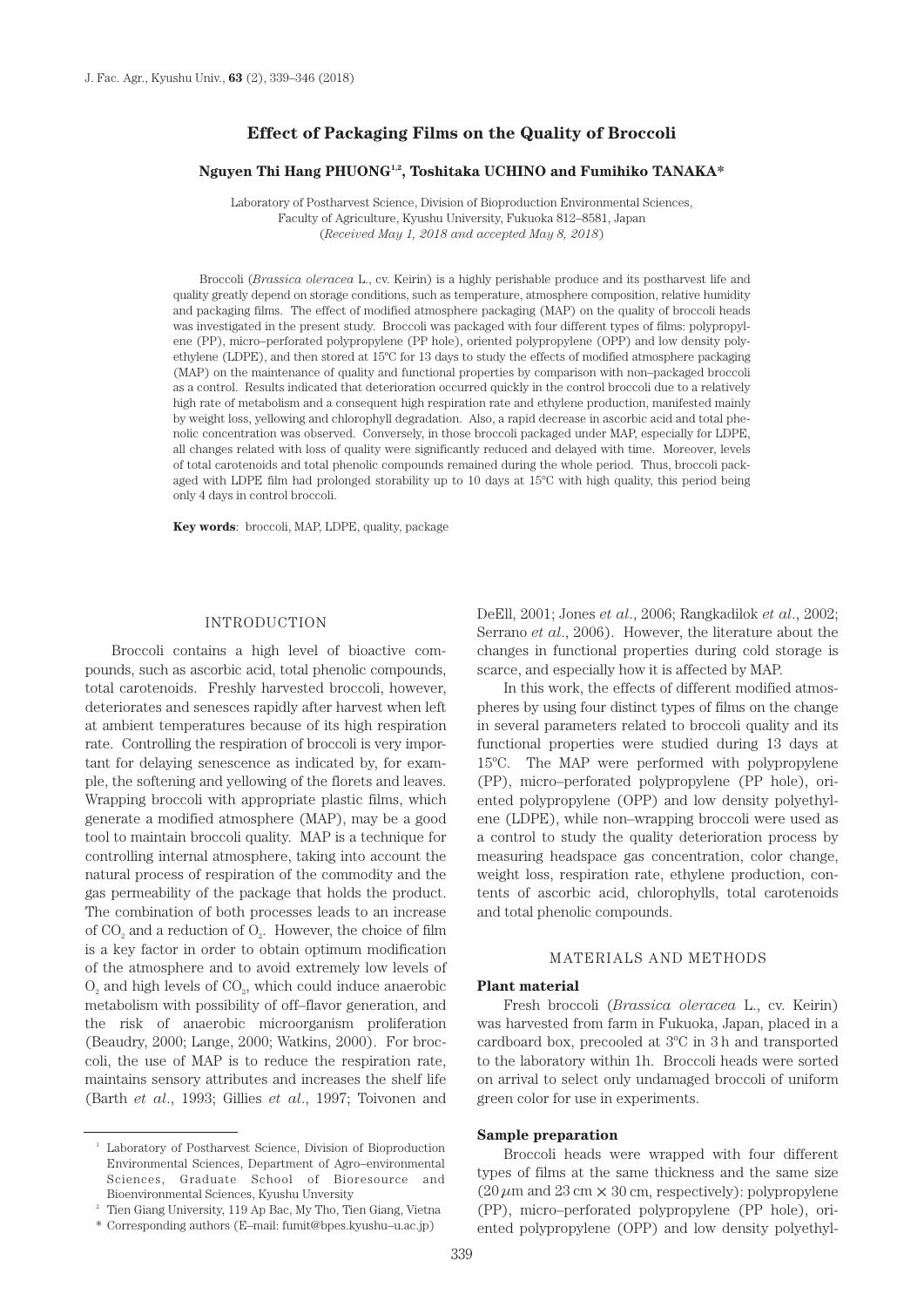ene (LDPE). The unwrapped broccoli served as the control. All bags were sealed by a thermal sealer and then stored in incubation chamber with 55% RH at 15ºC for 13 days. There were three replicates per treatment with three broccoli heads per replicate. Samples were taken randomly every 4 or 5 days to analyze weight loss, color change, chlorophyll A, chlorophyll B, total carotenoids, total phenolic compounds, ascorbic acid, respiration rate, ethylene production and headspace gas composition.

# **Color**

Color attributes  $(L^*, a^*, b^*)$  were measured by a color reader (Konica Minolta CR–20, Japan). The color reader was calibrated with white calibration board. Measurements were taken on nine random points on the broccoli. Results were expressed as L\*, a\*, b\* and delta E.

# **Weight loss**

Individual broccoli was weighed at the beginning of the experiment and at each sampling day during the storage period. Results were expressed as percentage of weight loss relative to the initial weight.

# **Total carotenoids and chlorophyll content determination**

Florets (1 g) were ground and soaked in 15 mL of acetone–hexane (4:6) and homogenized with the homogenizer at 20000 rpm for two minutes. The supernatant was separated automatically and the absorbance was read at 400–800 nm on JASCO UV–530 spectrophotometer. It was recorded that Chlorophyll A showed the maximum absorbance at 663 nm, chlorophyll B at 645 nm and total carotenoids at 505 nm and 453 nm and the contents of these pigments were calculated. Total carotenoids content was estimated as mg/100 g FW. Chlorophyll content was represented as the sum of chlorophyll A and chlorophyll B, and expressed as mg chlorophyll/100 g FW.

#### **Ascorbic acid determination**

Five grams of fresh broccoli florets were homogenized (Homogenizer Ultra–Turrax, T25, IKA, China) with 30 mL of 5% m/v metaphosphoric acid. The mixture was centrifuged at 3500 rpm for 10 min at 20ºC (Centrifuge Kubota 5922, Japan). The supernatant was recovered and filtered through filter paper. Ascorbic acid determination was done by using a RQflex device. Results were expressed as mg/100 g FW.

#### **Respiration rate and ethylene production**

Fresh broccoli was put into a fixed volume sealed glass desiccator for 2 h at 15ºC, and then the respiration rate was measured in triplicate using gas chromatograph (GC–390). Briefly, 1 mL of gas was collected from headspace of each desiccator by a gas–tight hypodermic syringe and analysed by using gas chromatograph (GC– 390). Respiration rate was expressed as mg/kg.h of  $CO<sub>2</sub>$ evolved. Ethylene production was measured using a Tiger device and the results were expressed as  $\mu$ L C<sub>2</sub>H<sub>4</sub>/ kg.h.

#### **Headspace gas composition**

Oxygen and carbon dioxide headspace concentrations of packaged broccoli were measured using gas chromatograph (GC–390). A syringe was inserted into the package through a rubber seal placed on the bag. The volume taken from the package headspace for gas analysis was about 1 mL. To avoid modifications in the headspace gas composition due to gas sampling, each package was used only for a single measurement of the headspace gas composition. Three replicates were made at each sampling time. Results were expressed as oxygen concentration (%) and carbon dioxide concentration (%) inside the bags.

# **Total phenolic compounds**

Freeze–dried broccoli (200 mg) was suspended twice with 10 mL of 80% ethanol. The mixture was incubated in a water bath at 80ºC for 3 min and then cooled for 5 min. After cooling, the mixture was moved to ultrasonic treatment for 30 min at 20ºC. Then, the extract was centrifuged at 3000 rpm for 10 min at 20ºC and filtered through a Whatman No. 42 filter paper. The supernatant was transferred into a volumetric flask and diluted to 20 mL with distilled water. A 0.1 mL of supernatant was mixed with 7.9 mL distilled water and 0.5 mL of FolineCiocalteu reagent. After 3 min of incubation at  $25^{\circ}$ C, 1.5 mL of 20% w/v Na<sub>2</sub>CO<sub>3</sub> solution was added and the reaction mixture was incubated for 1.5 h in darkness at the same temperature. The absorbance was measured at 725 nm on UV/VIS spectrophotometer (JASCO– UV–530). A standard curve was constructed to quantify phenolic compounds, using gallic acid at concentrations of 0–0.025 mg/mL. The total phenolic contents were performed in triplicate and results were expressed as mg gallic acid equivalent (GAE) per gram of fresh weight (mg GAE/g FW).

# **Statistical analyses**

Statistical analysis was performed using the SAS package program version 11.5. Data was analyzed by analysis of variance (ANOVA model one–way). Sources of variation were storage duration and treatments. The means were compared by the least significant differences (LSD) test at a significance level of 0.05. The values are reported as means with their standard deviations for all results.

## RESULTS AND DISCUSSION

## **Effect of packaging on the headspace gas composition**

The  $O<sub>2</sub>$  and  $CO<sub>3</sub>$  concentrations in the package headspace for samples packaged into PP, PP hole, OPP and LDPE film are shown in Table 1. A decrease in the headspace O<sub>2</sub> concentration and an increase in the headspace CO<sub>2</sub> concentration with time were observed for MAP in the four films, although gas composition inside the packages was significantly different depending on the film used. The  $O_2$  and  $CO_2$  concentrations inside the bag at day 0 were 20.05% and 0.18%, respectively. Differences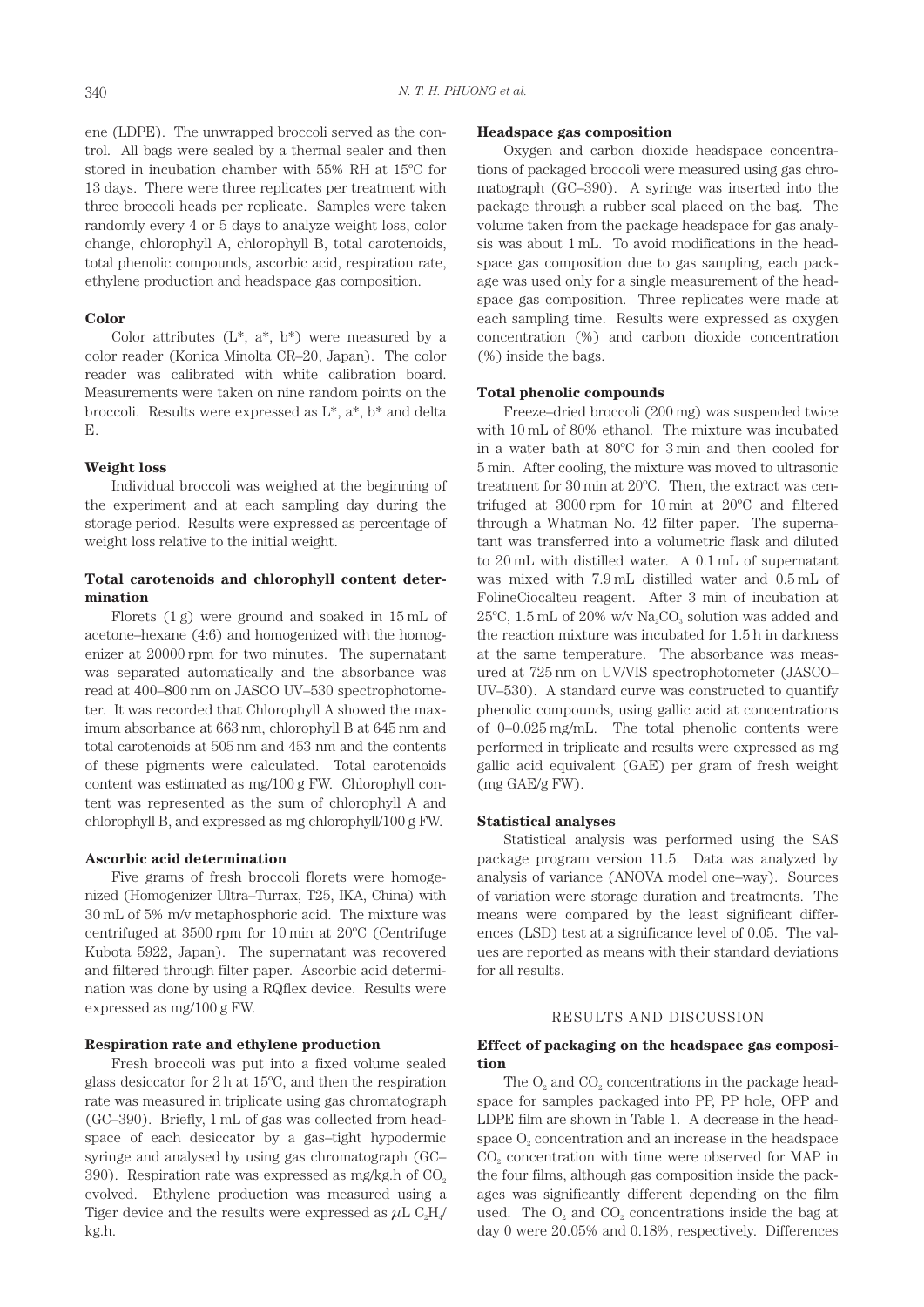in trends shown in the Table 1 are related to differences in barrier properties of films. During the 13 days of cold storage at  $15^{\circ}$ C, the concentration of  $O_{2}$  dropped significantly from 20.05% to 4.60% in PP and to 5.79% in LDPE after 4 days, followed by a steady decrease to 3.19% in PP and 4.49% in LDPE after 13 days. On the other hand, the concentration of  $CO<sub>2</sub>$  increased quickly from 0.18% to 16.01% in PP and to 3.13% in LDPE after 4 days, followed by a gradual increase to 21.01% in PP and 3.78% in LDPE after 13 days. Similarly, the concentration of  $O<sub>2</sub>$ decreased slightly from 20.05% to 16.32% in PP hole and to 15.81% in OPP after 4 days, and reached almost 15% in PP hole and 14% in OPP at the end of 13 days storage, while CO<sub>2</sub> increased rapidly from 0.18% to 4.33% in PP hole and to 4.58% in OPP after 4 days, and reached to 7.34% in PP hole and to 6.63% in OPP at the end of 13 days storage (Table 1). The relatively higher  $CO<sub>2</sub>$  level and lower  $O<sub>2</sub>$  level in PP compared to LDPE during 13 days of storage at 15ºC indicated that a stronger modified atmosphere occurred in PP film than in LDPE film. The higher were the barrier properties of a packaging, the faster was the decrease in the headspace  $O<sub>2</sub>$  concentration and the increase in the headspace  $CO<sub>2</sub>$  concentration (Del Nobile *et al*., 2008).

Broccoli can benefit from  $1\%$  to  $2\%$  O<sub>2</sub> and  $5\%$  to  $10\%$  $CO<sub>2</sub>$  atmospheres at low temperatures. However, a low  $O<sub>2</sub>$  level (0.5–2%) or  $CO<sub>2</sub>$  concentrations in excess of 10%, combined with temperature fluctuations, may result in the production of off–odor containing sulfur, that reduce shelf–life of packaged broccoli (Forney and Rij, 1991). As a consequence, broccoli packaged in PP film induced off–odor due to low level of  $O<sub>2</sub>$  (3.19%) and high level of  $CO<sub>2</sub>$  (higher than 21%) that led to anaerobic conditions, whereas the odor of broccoli packaged in LDPE, PP hole and OPP film was normal.

# **Effect of packaging on respiration rate and ethylene production**

There were significant effects of packaging on respiration rate, ethylene production of broccoli during storage period. As shown in Table 2, the changes in the respiration rates and ethylene production of broccoli during storage are clearly described according to the different types of films and compared with the control. The respiration rate of the control broccoli decreased rapidly from  $323.52$  mg CO<sub>2</sub>/kg.h to  $163.23$  mg CO<sub>2</sub>/kg.h after 4 days, whereas packaged broccoli showed significantly lower respiration rates of  $135.66$  mg CO<sub>2</sub>/kg.h for PP,  $141.27$  mg  $CO$ ./kg.h for PP hole,  $146.11$  mg  $CO$ ./kg.h for OPP, and  $97.39$  mg CO<sub>2</sub>/kg.h for LDPE after 4 days. And then respiration rates of all samples increased slightly and reached a peak on 8 days with  $200.36$  mg  $CO<sub>2</sub>/kg.h$  for control broccoli,  $150.08$  mg CO<sub>2</sub>/kg.h for PP,  $164.58$  mg  $CO<sub>2</sub>/kg.h$  for PP hole,  $153.43$  mg  $CO<sub>2</sub>/kg.h$  for OPP, and 121.08 mg CO<sub>2</sub>/kg.h for LDPE after 8 days. After reaching the peak the respiration rate of broccoli dropped at the end of storage period with  $162.3 \text{ mg } CO_2/\text{kg.h}$  for control broccoli,  $138.18$  mg CO<sub>2</sub>/kg.h for PP,  $150.40$  mg

Table 1. Concentration of gas inside the packaging of broccoli during storage

| Treatment  |                 | Concentration of $CO2(\%)$ |                     |                 |                | Concentration of $O9(\%)$ |                   |                   |  |  |
|------------|-----------------|----------------------------|---------------------|-----------------|----------------|---------------------------|-------------------|-------------------|--|--|
|            | Days of storage |                            |                     |                 |                |                           |                   |                   |  |  |
|            | $\left($        | 4                          | 8                   | 13              | $\overline{0}$ | 4                         | 8                 | 13                |  |  |
| PP         | 0.18            | $16.01^{\circ}$            | $19.79^{\circ}$     | $21.01^{\circ}$ | 20.05          | 4.60 <sup>c</sup>         | 4.09 <sup>c</sup> | 3.19 <sup>d</sup> |  |  |
| PP hole    | 0.18            | $4.33^{b}$                 | 6.80 <sup>b</sup>   | $7.34^{\rm b}$  | 20.05          | $16.32^{\circ}$           | $15.12^{\circ}$   | $14.97^{\circ}$   |  |  |
| <b>OPP</b> | 0.18            | $4.58^{\rm b}$             | $5.37$ <sup>c</sup> | $6.63^{\circ}$  | 20.05          | $15.81^{\circ}$           | $14.87^{\circ}$   | $13.95^{\rm b}$   |  |  |
| LDPE       | 0.18            | $3.13^{\circ}$             | $3.50^{\rm d}$      | $3.78^{\rm d}$  | 20.05          | 5.79 <sup>b</sup>         | 5.31 <sup>b</sup> | 4.49°             |  |  |
| $F$ -test  | NS              | $**$                       | $**$                | **              | NS             | **                        | **                | **                |  |  |

*Means within the same column followed by different letters are significantly different.* \*\* $P \leq 0.01$ , NS – non significance.

**Table 2.** Respiration rate and ethylene production of broccoli subjected to packaging during storage

|             |                 | Respiration rate (mg $CO2/kg/hr$ ) |                  |                  | Ethylene production $(\mu L C_2H / \kappa g \cdot h r)$ |                |                   |                   |  |  |  |
|-------------|-----------------|------------------------------------|------------------|------------------|---------------------------------------------------------|----------------|-------------------|-------------------|--|--|--|
| Treatment   | Days of storage |                                    |                  |                  |                                                         |                |                   |                   |  |  |  |
|             | $\overline{0}$  | 4                                  | 8                | 13               | $\Omega$                                                | 4              | 8                 | 13                |  |  |  |
| Control     | 323.52          | $163.23^{\circ}$                   | $200.36^{\circ}$ | $162.33^{\circ}$ | 0.17                                                    | $0.55^{\circ}$ | $2.15^{\circ}$    | $1.29^{\circ}$    |  |  |  |
| PP          | 323.52          | $135.66^{\circ}$                   | $150.08^{\circ}$ | $138.18^{\circ}$ | 0.17                                                    | $1.04^{\circ}$ | 1.41 <sup>b</sup> | $0.99^{\circ}$    |  |  |  |
| PP hole     | 323.52          | $141.27^{bc}$                      | $164.58^{\circ}$ | $150.40^{\circ}$ | 0.17                                                    | $0.35^{\rm d}$ | 1.49 <sup>b</sup> | 1.11 <sup>b</sup> |  |  |  |
| <b>OPP</b>  | 323.52          | $146.11^{\circ}$                   | $153.43^{\circ}$ | $140.31^{bc}$    | 0.17                                                    | $0.63^{\rm b}$ | $1.01^{\circ}$    | $0.73^{\rm d}$    |  |  |  |
| <b>LDPE</b> | 323.52          | 97.39 <sup>d</sup>                 | $121.08^{\rm d}$ | $101.93^{\rm d}$ | 0.17                                                    | $0.29^{\circ}$ | $0.53^{\rm d}$    | $0.41^\circ$      |  |  |  |
| $F$ -test   | NS              | *                                  | **               | **               | NS                                                      | $**$           | **                | **                |  |  |  |

*Means within the same column followed by different letters are significantly different. \*P*  $\leq 0.05$ *, \*\*P*  $\leq 0.01$ *, NS – non significance.*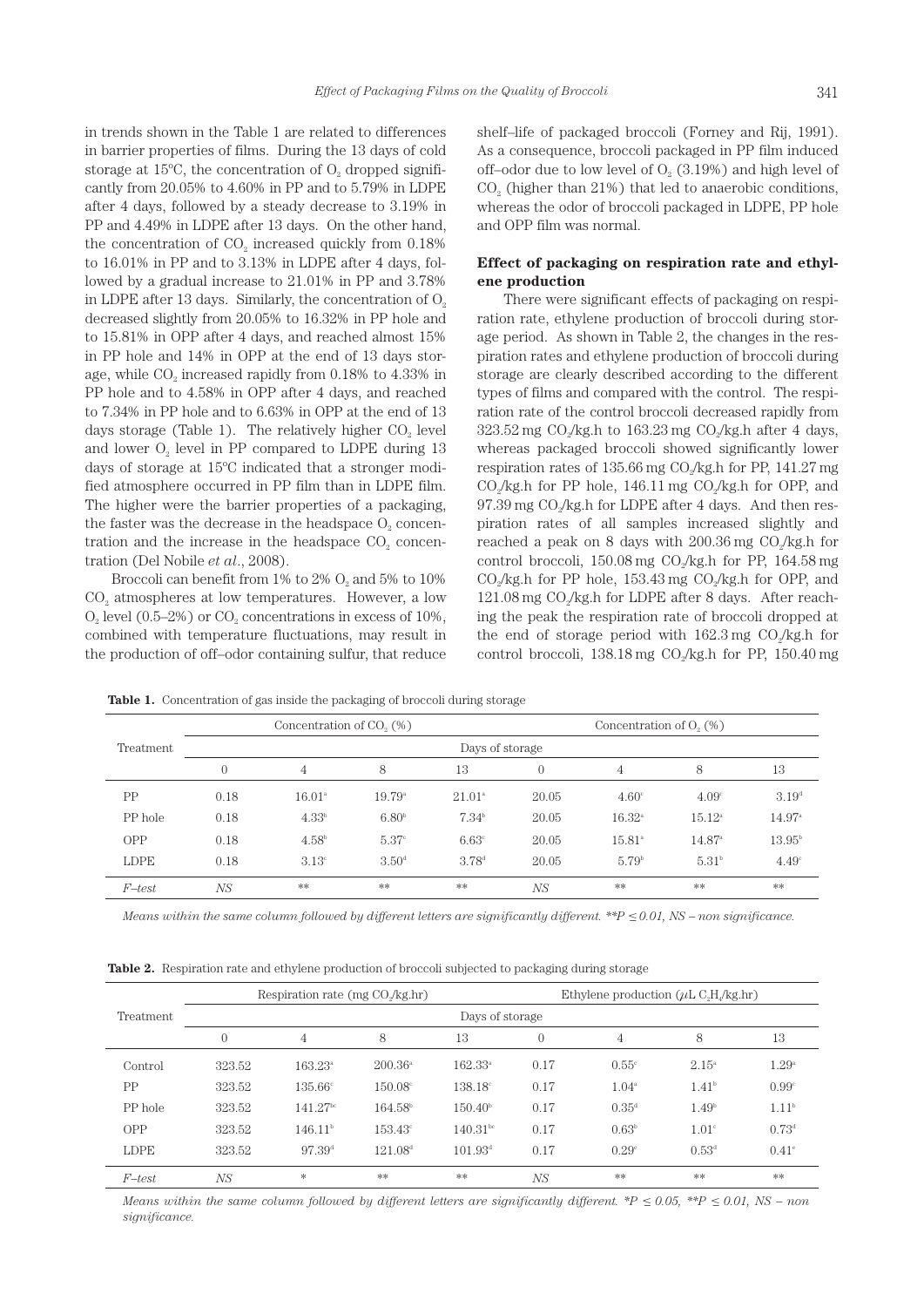$CO<sub>2</sub>/kg.h$  for PP hole, 140.31 mg  $CO<sub>2</sub>/kg.h$  for OPP, and  $101.93$  mg CO<sub>2</sub>/kg.h for LDPE. During storage, the respiration rate of LDPE packaged broccoli was well controlled and significantly reduced while comparing with the other packaged broccoli within 13 days. This finding indicated that LDPE film more effectively decreased the respiration rate of broccoli after harvest.

Ethylene productions are summarized in Table 2. The ethylene peak that occurs during storage is direct index of senescence in broccoli (Ma *et al*., 2014). Thus, it is essential to suppress ethylene production in broccoli during postharvest storage in order to maintain quality (Ma *et al*., 2012). As indicated in Table 2, overall ethylene production was significantly higher in control broccoli rather than in packaged broccoli. The significant differences in ethylene production were observed among the packages studied in this work. Higher values of ethylene production were found in broccoli wrapped with PP and PP hole film. On the other hand, levels of ethylene productions of LDPE packaged broccoli were significantly lower than those of other packaged broccoli. Ethylene production in both the control and packaged broccoli stored at 15ºC reached a peak at 8 days but the level of ethylene production in LDPE packaged broccoli was 4.0 fold lower than that in the control. At the end of storage, the level of ethylene production in control broccoli was more than three–fold higher than level of ethylene production in LDPE packaged broccoli. This indicates that LDPE film could suppress ethylene production in broccoli during postharvest storage.

# **Effect of packaging on chlorophyll and total carotenoids**

The degradation of chlorophyll is the main reason for the yellowing and can determine the shelf life of broccoli. As shown in Table 3, the chlorophyll content in fresh broccoli was 8.75 mg/100 g FW. After 4 days of storage at 15ºC, the chlorophyll content increased slightly for all treatments. From 4 days of cold storage until 13 days at 15ºC, there was a reduction in chlorophyll contents. This reduction being less in packaged samples than in the control samples. During storage at 15ºC, control samples showed a rapid decline in chlorophyll content, losing

more than 56% of the initial content, only 3.82 mg/100 g FW remained after 13 days of storage. In contrast, PP packaged samples presented higher levels of chlorophyll, losing only 13% of the initial content, 7.61 mg/100 g FW remained at the same storage period (Table 3). Levels of chlorophyll were similar in PP hole samples, OPP samples and LDPE samples after 13 days, losing about 33% of the initial chlorophyll content, about 5.85 mg/100 g FW remained.

Table 3 summarizes the total carotenoids content in control and packaged samples during cold storage compared with fresh sample. The content of total carotenoids in fresh broccoli was 3.48 mg/100 g FW. The content of total carotenoids increased for all samples after 4 days of storage. This could be a response to the stress caused by the controlled atmosphere storage (Bennett & Wallsgrove, 1994). After 8 days storage at 15ºC a decrease in the total carotenoids content was observed in PP wrapped broccoli (2.45 mg/100 g FW). At the end of cold storage, the level of total carotenoids in PP hole samples, OPP samples and LDPE samples remained similar to that of the fresh sample  $(3.79 \text{ mg}/100 \text{ g} \text{FW}, 3.52)$ mg/100 g FW and 3.11 mg/100 g FW, respectively). The level of total carotenoids in control samples and PP samples decreased at the end of storage, and the loss percentages in the PP samples reached as much as 49%, only 1.76 mg/100 g FW remained after 13 days. The level of total carotenoids in control samples was 2.47 mg/100 g FW, losing only 29% of the initial content.

These findings indicated that MAP significantly postponed the degradation of chlorophyll and total carotenoids in broccoli during storage. The results obtained are in agreement with other studies on modified atmosphere packaged broccoli such as Serrano *et al*. (2006), Fernández–León *et al*. (2013), Caleb *et al*. (2016).

# **Effect of packaging on weight loss, ascorbic acid and total phenolic compounds**

As shown in Table 4, there were significant effects of packages on the weight loss, ascorbic acid content and total phenolic compounds in all the samples stored at 15ºC. Weight loss is a common storage problem of broccoli which affects commercial marketing of this

**Table 3.** Chlorophyll and total carotenoids of broccoli subjected to packaging during storage

| Treatment   |                 | Chlorophyll (mg/100 g FW) |                   |                     | Total carotenoids $(mg/100 g FW)$ |                   |                    |                    |  |
|-------------|-----------------|---------------------------|-------------------|---------------------|-----------------------------------|-------------------|--------------------|--------------------|--|
|             | Days of storage |                           |                   |                     |                                   |                   |                    |                    |  |
|             | $\overline{0}$  | 4                         | 8                 | 13                  | $\overline{0}$                    | $\overline{4}$    | 8                  | 13                 |  |
| Control     | 8.75            | 9.06 <sup>b</sup>         | $7.44^{\rm b}$    | $3.82^{\circ}$      | 3.48                              | 4.00 <sup>b</sup> | 4.11 <sup>ab</sup> | 2.47 <sup>bc</sup> |  |
| PP          | 8.75            | $12.28^{\circ}$           | 8.48 <sup>b</sup> | $7.61$ <sup>a</sup> | 3.48                              | 4.21 <sup>b</sup> | $2.45^{\circ}$     | $1.76^{\circ}$     |  |
| PP hole     | 8.75            | $11.38^{ab}$              | $10.31^{\circ}$   | 5.87 <sup>b</sup>   | 3.48                              | 4.08 <sup>b</sup> | $4.77^{\circ}$     | $3.79^{a}$         |  |
| <b>OPP</b>  | 8.75            | 10.04a                    | 6.75 <sup>b</sup> | 5.75 <sup>b</sup>   | 3.48                              | $3.68^{\rm b}$    | 3.70 <sup>b</sup>  | $3.52^{\circ}$     |  |
| <b>LDPE</b> | 8.75            | $9.23^{b}$                | $10.93^{\circ}$   | 5.91 <sup>b</sup>   | 3.48                              | $5.78^{\circ}$    | 4.27a <sup>b</sup> | 3.11 <sup>ab</sup> |  |
| $F$ -test   | NS              | *                         | **                | $**$                | NS                                | $\ast$            | **                 | **                 |  |

*Means within the same column followed by different letters are significantly different. \*P*  $\leq 0.05$ *, \*\*P*  $\leq 0.01$ *, NS – non significance.*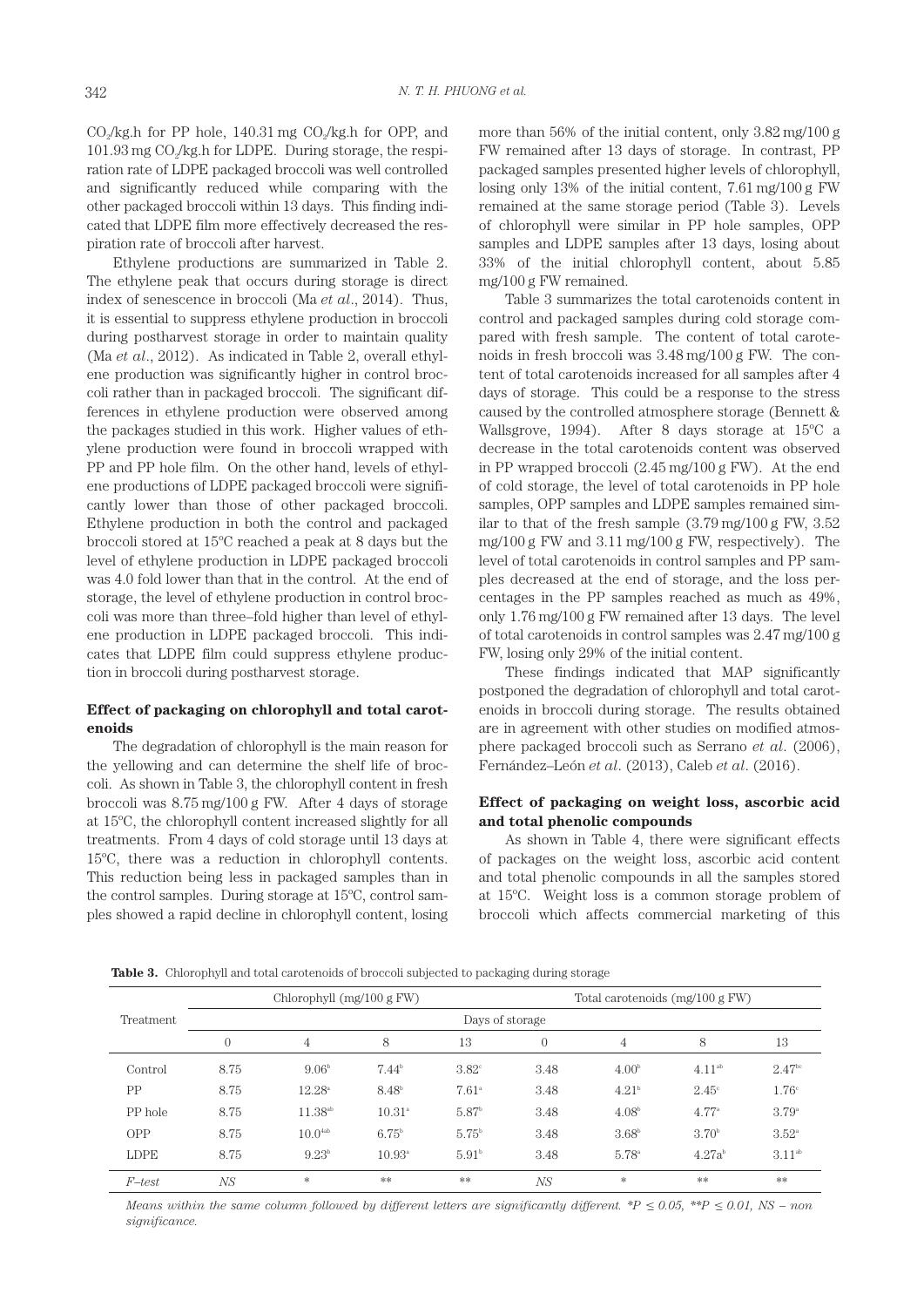|             | Weight $loss(%)$  |                    |                   |                |                      | Ascorbic acid $(mg/100 g FW)$ |                    |          |                    | Total phenolic (mg/g FW) |                 |  |
|-------------|-------------------|--------------------|-------------------|----------------|----------------------|-------------------------------|--------------------|----------|--------------------|--------------------------|-----------------|--|
| Treatment   | Days of storage   |                    |                   |                |                      |                               |                    |          |                    |                          |                 |  |
|             | $\overline{4}$    | 8                  | 13                | $\overline{0}$ | 4                    | 8                             | 13                 | $\theta$ | 4                  | 8                        | 13              |  |
| Control     | $22.34^{\circ}$   | $36.51^{\circ}$    | $47.80^{\circ}$   | 120.07         | $95.60^{bc}$         | $107.20^{\circ}$              | $77.20^{\circ}$    | 27.98    | $25.85^{\circ}$    | $25.09^{\circ}$          | $25.26^{\circ}$ |  |
| PP          | 0.30 <sup>b</sup> | $0.68^{\rm b}$     | 1.00 <sup>b</sup> | 120.07         | $87.27$ <sup>c</sup> | $51.13^{\circ}$               | O <sup>c</sup>     | 27.98    | $28.12^{\circ}$    | $27.65^{\circ}$          | $25.50^{\circ}$ |  |
| PP hole     | $0.24^{\rm b}$    | 0.45 <sup>cd</sup> | $0.65^{\rm b}$    | 120.07         | $100.40^{ab}$        | $91.80^{ab}$                  | 59.13 <sup>b</sup> | 27.98    | 26.88 <sup>b</sup> | $26.62^{\circ}$          | $27.05^{\rm b}$ |  |
| <b>OPP</b>  | $0.25^{\rm b}$    | $0.37^{\rm d}$     | 0.63 <sup>b</sup> | 120.07         | 98.93 <sup>ab</sup>  | 85.67 <sup>b</sup>            | $62.93^{\rm b}$    | 27.98    | $27.87^{\circ}$    | $25.30^{\circ}$          | 26.09°          |  |
| <b>LDPE</b> | $0.35^{\rm b}$    | $0.61^{bc}$        | 0.93 <sup>b</sup> | 120.07         | $107.20^{\circ}$     | $95.13^{ab}$                  | $78.20^{\circ}$    | 27.98    | $28.01^{\circ}$    | $27.14^{ab}$             | $27.94^{\circ}$ |  |
| $F$ -test   | **                | **                 | $**$              | NS.            | $**$                 | **                            | **                 | NS.      | **                 | **                       | **              |  |

**Table 4.** Weight loss, ascorbic acid content and total phenolic compounds of broccoli subjected to packaging during storage

*Means within the same column followed by different letters are significantly different.* \*\* $P \le 0.01$ , NS – non significance.

crop. The loss of weight of control broccoli increased sharply during storage, with final values of 47.80% after 13 days of storage. Conversely, the weight losses for those wrapped in films were significantly reduced, but differences were found among the films used. Thus, broccoli packaged with PP hole and OPP films lost below 0.65% of their initial fresh weight after 13 days of cold storage, while this value increased up to 1.0% for broccoli packaged in PP and LDPE film (Table 4). The effect of MAP on reducing weight loss is likely due to the limitation of water vapor diffusion by plastic films and, in turn, generating a water vapor pressure and higher relative humidity inside the package. Our results also showed that the modified atmosphere created by MAP greatly reduced the weight loss of broccoli, as was also reported in earlier study (Serrano *et al*., 2006).

Broccoli is rich in content of ascorbic acid, which is an important antioxidant. Ascorbic acid is a main nutritional constituent of broccoli and is also considered as a primary quality index of broccoli during storage. The ascorbic acid content found in fresh broccoli (120.07 mg/100 g FW) was in accordance with the values reported in the literature (Fernández–León *et al*., 2013). The reduction trend of ascorbic acid content was also observed in all samples stored at 15ºC during 13 days of storage period (Table 4). It was found that the content of ascorbic acid in control was 77.20 mg/100 g FW while the contents of ascorbic acid in LDPE wrapped samples, OPP wrapped samples and PP hole wrapped samples were 78.20 mg/100 g FW, 62.93 mg/100 g FW, and 59.13 mg/100 g FW, respectively at the end of storage. After 13 days, the content of ascorbic acid in PP wrapped broccoli was only 0 mg/100 g FW, which equated to a reduction of 100%. This fact is explained by occurring anaerobic conditions inside the PP film that might increase the metabolism and therefore the degradation of ascorbic acid rapidly. The present study showed that MAP was not effective in retention of ascorbic acid during postharvest storage. This decrease of ascorbic acid content during cold storage is in agreement with work published by other authors, such as Fernández–León *et al*. (2013), Serrano *et al*. (2006).

The total phenolic contents in control and MAP samples during cold storage are summarized in Table 4. The content of total phenolic compounds in fresh broc-

coli was 27.98 mg GAE/g FW. The slight fluctuations in total phenolic contents of broccoli were observed during cold storage. The content of total phenolic compounds in control broccoli decreased gradually, with a final value of 25.26 mg GAE/g FW over a 13 day storage at 15ºC. This decrease was also observed for OPP samples with the value of 26.09 mg GAE/g FW. Broccoli wrapped in PP films and LDPE films increased in the contents of total phenolic compounds after 4 days; after this time a decrease was observed. At the end of cold storage, the total phenolic content in LDPE samples remained similar to that of the Fresh sample (27.94 mg GAE/g FW). On the other hand, for PP samples a sharp decrease was observed after 13 days (25.50 mg GAE/g FW), while the content of total phenolic compounds in OPP samples was 27.05 mg GAE/g FW. This fact is explained by the high respiration rate of broccoli stored under air (Izumi *et al*., 1996) that might increase the metabolism and the degradation of phenolic compounds (Vallejo *et al*., 2003a). The same behaviour was also observed by other authors (Serrano *et al*., 2006; Fernández–León *et al*., 2013).

#### **Effect of packaging on color changes**

The most important factor for marketing of broccoli is retention of the green color. This is a key determinant of consumer preference. The color changes are related to the yellowing process of broccoli inflorescences and to the degradation of chlorophylls (Eason *et al*., 2007; King & Morris, 1994). Changes of surface color during broccoli yellowing were measured through color parameters L\*, a\*, b\* and delta E. The L\* value is a measure of the lightness of the sample, the values of a\* and b\* describes the change in the chromaticity coordinates of the sample while delta E represents the size of color difference between the reference and sample objects.

Yellowing occurred in control broccoli during storage at 15ºC. PP and LDPE films inhibited the yellowing and quality deterioration of broccoli. A significant difference in color and visual quality was found after 8 days of storage at 15ºC between MAP treatments and unwrapped control. Similarly, a significant difference in color among MAP treatments was observed after 8 day of storage. Best retention of color and visual quality were found in LDPE samples, followed by PP samples (Fig. 1, Fig. 2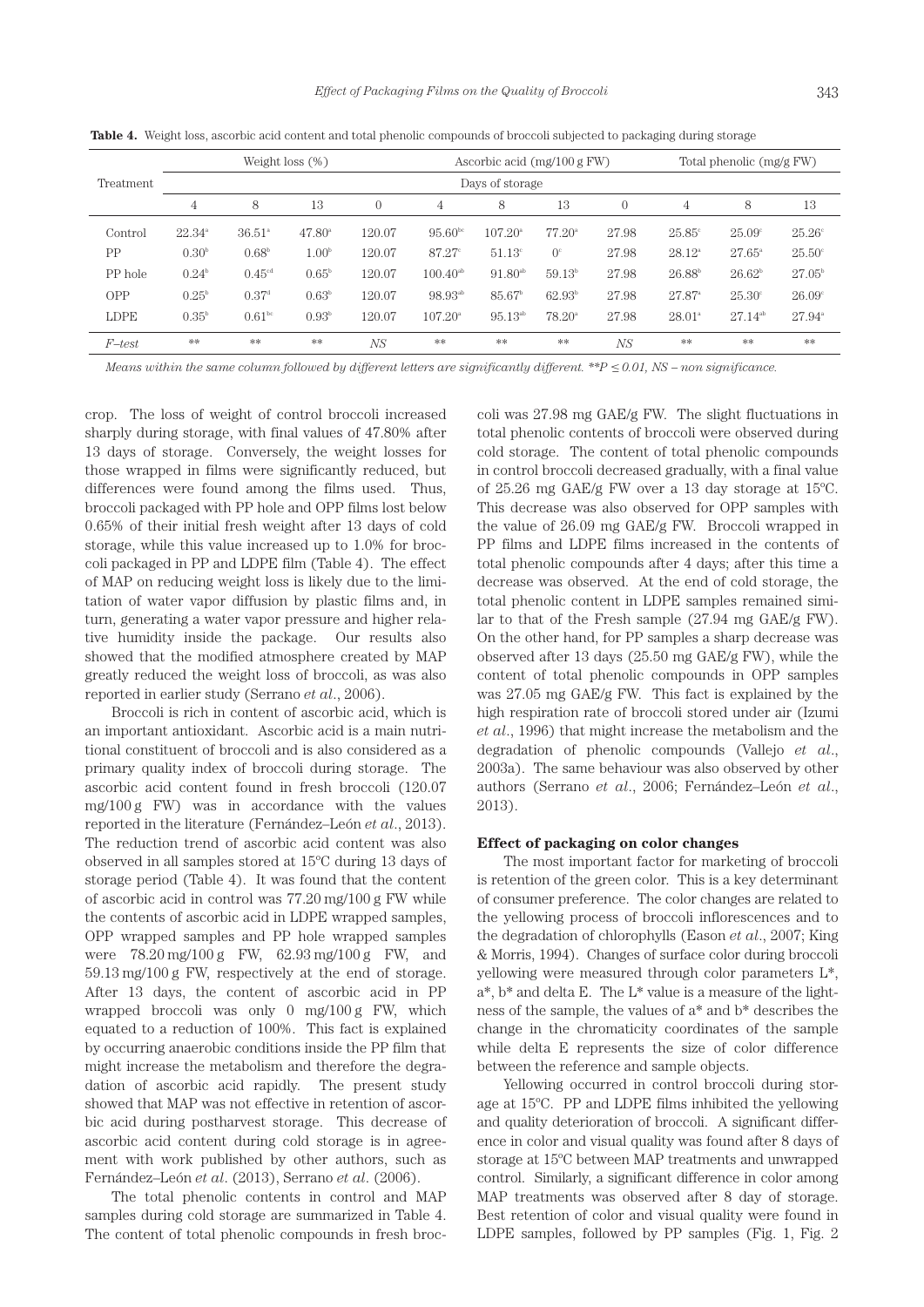

Fig. 1. Effect of packaging on L<sup>\*</sup> value and delta E of broccoli color during storage.



**Fig. 2.** Visual aspect of control broccoli and MAP broccoli after 13 days at 15ºC.

and Table 5). The L\* value of the fresh broccoli was 37.48. The L\* value of broccoli gradually increased during storage at 15ºC. All individual color parameters (L\*, a\* and b\*) significantly increased in unwrapped control broccoli during storage, which was related to the yellowing process of broccoli inflorescences. In fact, L\* value increased drastically from 37.03 to almost 45.10 in control broccoli and OPP packed broccoli after 13 days of storage. On the contrary, a slight increase was observed for PP hole packaged broccoli (43.32), while no significant increment in L\* values were found for broccoli heads packed in LDPE and PP films at the end of storage (41.56 and 40.53, respectively).

Delta E values are highly correlated with total chlorophyll content of broccoli florets (Tian *et al*., 1994). Delta E generally increased during the storage, similar to L\* values. The increase in the delta E value was related to the yellowing of florets (Fig. 1). In our study, delta E

value of control broccoli increased quickly during storage period (Fig. 1), while delta E of PP hole packed broccoli and OPP packed broccoli increased slightly within the first 8 days at 15ºC, but increased rapidly thereafter. Wrapping broccoli with LDPE and PP films prevented yellowing over the entire 13 day period. The delta E values in LDPE and PP packed broccoli were significantly  $(P < 0.05)$  lower than that of control broccoli and PP hole and OPP packed broccoli after 13 days at 15ºC. The highest delta E value after 13 days of storage at 15ºC was measured in control broccoli (20.85). The lowest delta E value was found in LDPE packed broccoli (8.53) (Table 5).

In case of a\* value and b\* value, the values of a\* and b\* in fresh broccoli at day 0 were –3.13 and 5.84, respectively. These values generally increased during the storage. No significant differences were observed for a\* value in control and PP hole packed broccoli after 13 days.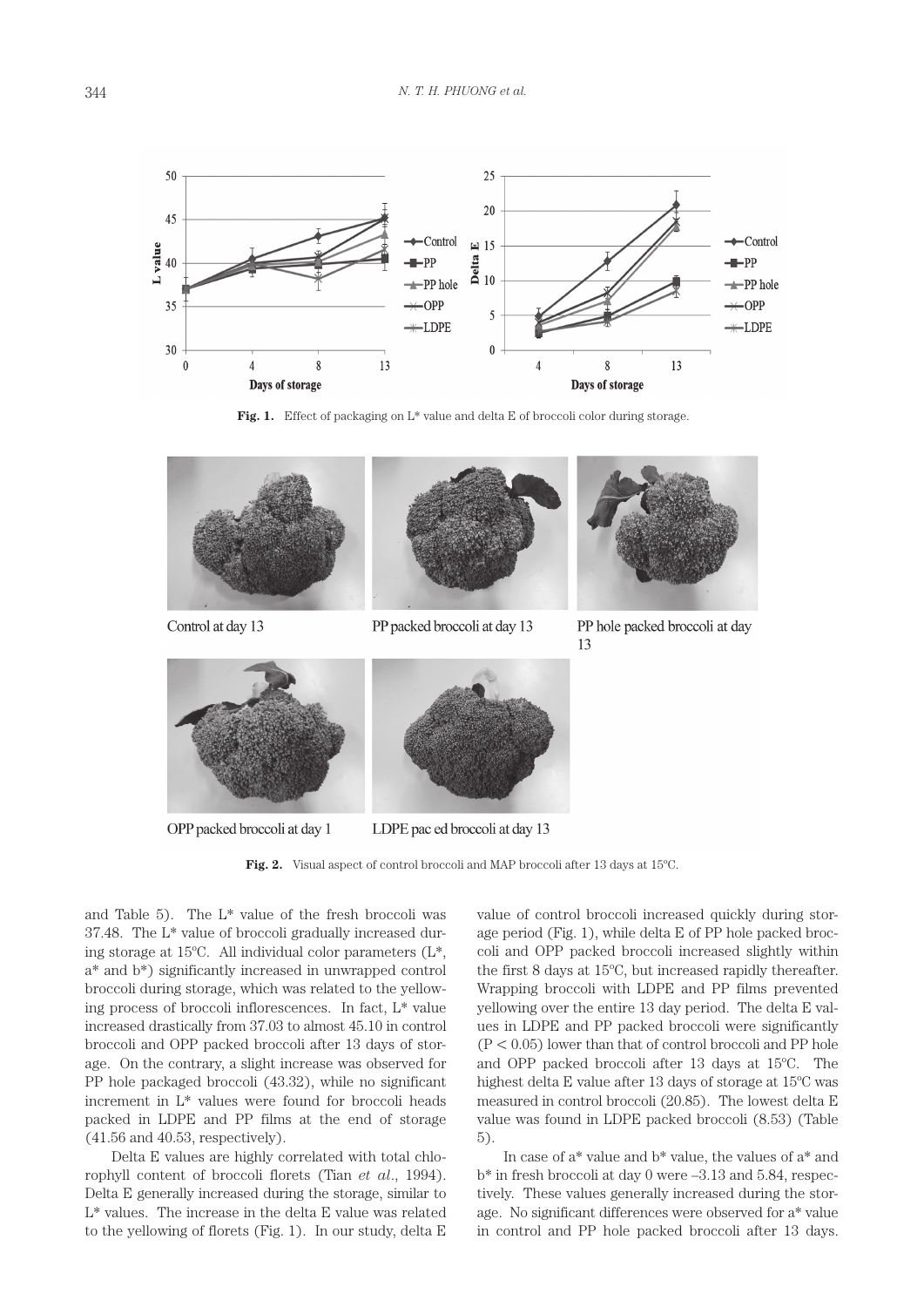|             |                 | $a^*$ value    |                  |                 | $b*$ value |                     |                     |                 |  |  |
|-------------|-----------------|----------------|------------------|-----------------|------------|---------------------|---------------------|-----------------|--|--|
| Treatment   | Days of storage |                |                  |                 |            |                     |                     |                 |  |  |
|             | $\overline{0}$  | $\overline{4}$ | 8                | 13              | $\left($   | 4                   | 8                   | 13              |  |  |
| Control     | $-3.13$         | $-2.94$        | $-1.58^{\circ}$  | $-0.91^{\circ}$ | 5.84       | $7.02^{\circ}$      | $10.99^{\rm a}$     | $16.32^{\circ}$ |  |  |
| PP          | $-3.13$         | $-3.12$        | $-2.97cd$        | $-2.63^{\circ}$ | 5.84       | 6.00 <sup>bc</sup>  | $7.74$ <sup>d</sup> | $11.73^{\circ}$ |  |  |
| PP hole     | $-3.13$         | $-3.00$        | $-2.68^{\rm bc}$ | $-1.33^{\circ}$ | 5.84       | $6.59^{\circ}$      | $9.34^{bc}$         | $15.53^{ab}$    |  |  |
| <b>OPP</b>  | $-3.13$         | $-2.76$        | $-2.55^{\rm b}$  | $-1.86^{\rm b}$ | 5.84       | 6.46a               | 9.81 <sup>b</sup>   | $14.96^{\rm b}$ |  |  |
| <b>LDPE</b> | $-3.13$         | $-3.30$        | $-3.09d$         | $-2.98^{\circ}$ | 5.84       | $5.87$ <sup>c</sup> | $8.71^\circ$        | $9.69^{\rm d}$  |  |  |
| $F$ -test   | NS              | NS             | $**$             | $**$            | NS         | **                  | **                  | **              |  |  |

**Table 5.** Color changes in a<sup>\*</sup> and b<sup>\*</sup> value of broccoli subjected to packaging during storage

*Means within the same column followed by different letters are significantly different.* \*\*P  $\leq$  0.01, NS – non significance.

Similarly, no significant differences were observed for a\* values in PP and LDPE films. However, significant differences were observed for b\* values in PP and LDPE films after 13 days. Unwrapped broccoli (control) showed the highest values of  $a^*$  and  $b^*$  (-0.91 and 16.32, respectively), whereas broccoli wrapped in LDPE films showed the lowest values of  $a^*$  and  $b^*$  ( $-2.98$  and 9.69, respectively) after 13 days. Higher value a\* indicates a decrease in green color of the vegetable. The values of a\* and b\* increase means a decrease in green color and an increase in yellow color, respectively, due to the yellowing of broccoli during storage (Eason *et al*., 2007; King & Morris, 1994). According to these results, broccoli wrapped with LDPE and PP films has a bright green coloration than control broccoli and broccoli wrapped with PP hole and OPP. Broccoli is a commodity that benefits from storage under increased  $CO<sub>2</sub>$  and reduced  $O<sub>2</sub>$  concentration atmospheres. The MAP storage conditions tested in this research work, positively affected the maintenance of the outer quality parameters of broccoli, especially for LDPE and PP films, as obtained by other authors (Serrano *et al*., 2006; Fernández–León *et al*., 2013).

#### CONCLUSIONS

The results of this study showed that packaging broccoli with LDPE films was the most effective film for reducing weight loss, respiration rate, ethylene production, delaying the yellowing and chlorophyll degradation and maintaining total carotenoids and total phenolic compounds in broccoli. Unwrapped control broccoli became rapidly unmarketable by day 8 because of yellowing. Both PP hole packed broccoli and OPP packed broccoli became rapidly unacceptable after 13 days because of yellowing. Whereas, packing broccoli with PP film caused symptoms of off–odors when opening the bag due to anaerobic metabolisms. After 13 days of storage, we considered only the packaged broccoli with LDPE film to be marketable, with appropriate quality for consumption and maintenance of their health–promoting compounds.

# AUTHOR CONTRIBUTIONS

Nguyen Thi Hang Phuong designed the study, con-

ducted the experiments and analyzed the data. Toshitaka Uchino and Fumihiko Tanaka supervised the work and analyzed the data.

#### REFERENCES

- Barth, M. M., E. L. Kerbei, S. Broussard and S. J. Schmidt 1993 Modified atmosphere packaging protects market quality in broccoli spears under ambient temperature storage. *J. Food Sci*. **58**: 1070–1072
- Beaudry, R. M. 2000 Responses of horticultural commodities to low oxygen: limits to the expanded use of modified atmosphere packaging. *Hort. Technol*. **10**: 491–500
- Bennett, R., and R. Wallsgrove 1994 Secondary metabolites in plant defence mechanisms. *The New Phytologist*, **127**: 617–633
- Caleb, O. J., K. Ilte, A. Fröhling, M. Geyer and P. V. Mahajan 2016 Integrated modified atmosphere and humidity package design for minimally processed Broccoli (*Brassica oleracea* L. var. italica). *Postharvest Biology and Technology*, **121**: 87–100
- Del Nobile, M. A., A. Conte, M. Cannarsi and M. Sinigaglia 2008 Use of biodegradable films for prolonging the shelf–life of minimally processed lettuce. *Journal of Food Engineering*, **85**: 317–325
- Eason, J. R., D. J. Ryan, B. Page, L. M. Watson and S. A. Coupe 2007 Harvested broccoli (*Brassica oleraceae*) responds to high CO<sub>2</sub> and low O<sub>2</sub> atmosphere by inducing stress–response genes. *Postharvest Biology and Technology*, **43**: 358–365
- Fernández–León, M. F., A. M. Fernández–León, M. Lozano, M. C. Ayuso, M. L. Amodio, G. Colelli and D. González–Gómez 2013 Retention of quality and functional values of broccoli 'Parthenon' stored in modified atmosphere packaging. *Food Control*, **31**: 302–313
- Forney, C. F. and R. E. Rij 1991 Temperature of broccoli florets at time of packaging influences package atmosphere and quality. *HortScience*, **24**(10): 1301–1303
- Gillies, S. L., M. A. Cliff, P. M. A. Toivonen and M. C. King 1997 Effect of atmosphere on broccoli sensory attributes in commercial MAP and microperforated packages. *J. Food Quality*, **20**: 105–115
- Lange, D. L. 2000 New film technologies for horticultural products. *HortTechnology*, **10**: 487–490
- Izumi, H., A. E. Watada and W. Douglas  $1996$  Optimum O<sub>2</sub> or CO<sub>2</sub> atmosphere for storing broccoli inflorescences at various temperatures. *Journal of the American Society for Horticultural*  Science, **121**: 127–131
- Jones, R. B., J. D. Faragher and S. Winkler 2006 A review of the influence of postharvest treatments on quality and glucosinolate content in broccoli (*Brassica oleracea* var. italica) heads. *Postharvest Biology and Technology*, **41**: 1–8
- King, G. A. and S. C. Morris 1994 Physiological changes of broccoli during early postharvest senescence and through the preharvest–postharvest continuum. *Journal of the American*